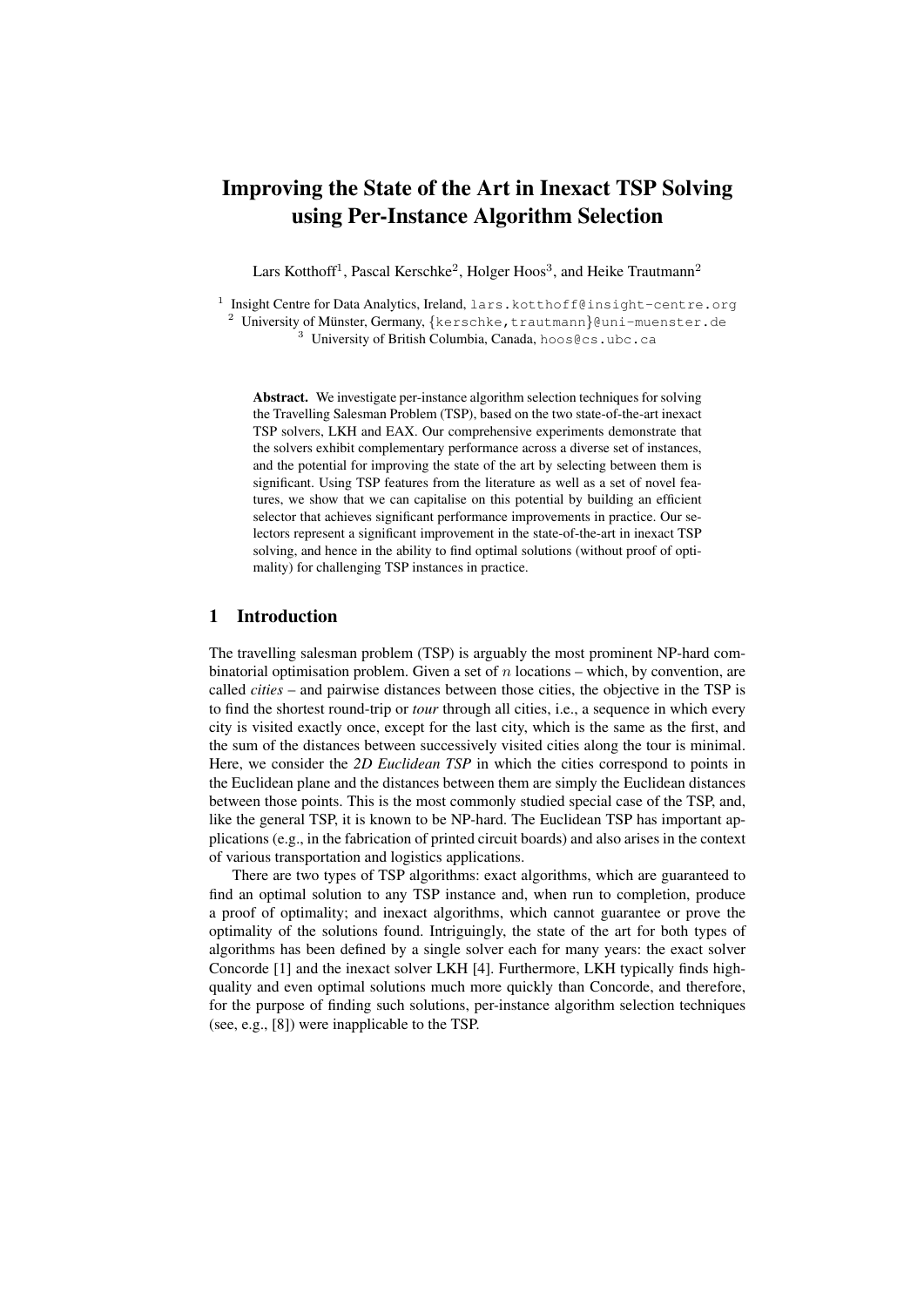Recently, however, an improvement in the state of the art in inexact TSP solving in the form of a new evolutionary algorithm, EAX, has been reported [13], and from the performance comparison against LKH, it appeared possible that per-instance selection between those two solvers might yield further improvements.

In this work, we pursue this possibility and show, for the first time, that per-instance algorithm selection techniques can be used to improve the state of the art in inexact TSP solving. After providing some preliminary information about the TSP solvers, benchmark instances and algorithm selection techniques we use in our study in Section 2, we report performance results for LKH and EAX that clearly indicate the potential benefit of per-instance algorithm selection (Section 3). Next, we report the performance that can be obtained from actual algorithm selectors, using broad sets of instance features from the literature [6, 12, 15, 19] (Section 4). Finally, we demonstrate how an effective selector can be constructed based on a small number of efficiently computable probing features extracted from the initial phase of EAX runs (Section 5), before concluding with some general observations and directions for future work.

### 2 Background and Experimental Setup

TSP Solvers. We consider two state-of-the art inexact TSP solvers in this work: LKH [4] and EAX [13].

LKH is a stochastic local search algorithm based on the Lin-Kernighan procedure. It uses an improved variant of the Lin-Kernighan algorithm, based on 5-exchange moves in combination with a construction procedure loosely related to the nearest neighbour heuristic. LKH has defined the state of the art in inexact TSP solving since it was first introduced in 2000.

Besides the reference implementation of LKH, we used a modification of version 1.3, developed in the context of a study of LKH's scaling behaviour  $[9]$ .<sup>4</sup> This modification adds a simple dynamic restart mechanism to the original LKH algorithm, based on the observation that the performance of the former suffered frequently from stagnation of the underlying stochastic search process. We dub this variant LKH+restart.

EAX is a recently introduced evolutionary algorithm for inexact TSP solving. Its key ingredient is a new edge assembly crossover procedure, which obtains high-quality tours by combining edges from two parent tours with a small number of new, short edges. EAX uses 2-opt local search to determine the initial population, as well as a specific tabu search procedure for generating offspring from very high-quality parent solutions. Furthermore, an entropy-based mechanism is used to preserve diversity in the population of candidate solutions. A rather complex combination of termination criteria is used to determine when a run of EAX is ended, at which point the best tour encountered during the run is returned. Nagata and Kobayashi [13] provide empirical evidence that EAX often, but not always, outperforms LKH on several sets of commonly studied Euclidean TSP instances in terms of the solution qualities reached within similar or shorter running times.

<sup>4</sup> A similar modification can in principle be applied to the current version 2.0.3 of LKH, but as we will see, the performance of version 1.3, for which the modification was made available to us, is sufficient to obtain better performance than EAX in many cases.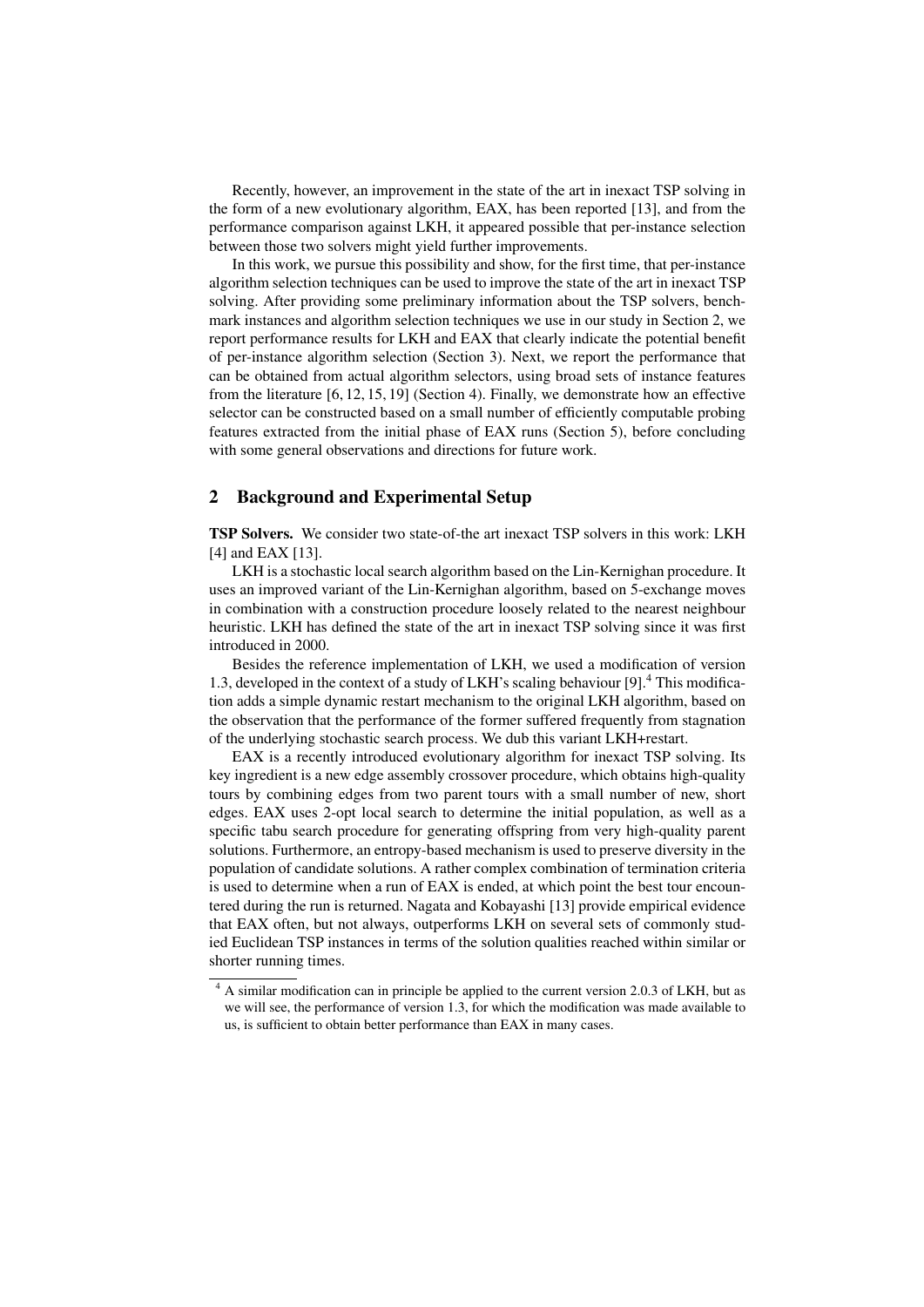We modified the official implementation of EAX to permit setting the random seed (which had previously been fixed to one value) and to terminate when a given solution quality or bound in running time is reached (or exceeded). These modifications were necessary to facilitate our comparative performance analysis and did not compromise performance. During initial experiments, we noticed that EAX often terminates prematurely. We therefore created two variants, which we studied in the following. The first, simply dubbed EAX, disables the original termination criterion and ends a run *only* when a given solution quality or bound in running time is reached (or exceeded). We verified that single runs of this variant performed no worse than the original version of EAX. Our second variant uses the original termination criterion to trigger a restart, by initialising another run; this is done until a given solution quality or bound in running time is reached (or exceeded). We dub this variant EAX+restart.

Benchmark instances. Consistent with other work in this area, we use four types of benchmark instances.

*Random uniform Euclidean (RUE) instances* are obtained by placing *n* points uniformly at random in a square, with integer coordinates between 1 and 1 000 000; each point corresponds to a city to be visited. Distances between these cities are defined as Euclidean distances between the respective points, rounded to the nearest integer. We generated instances with 1 000, 1 500, and 2 000 cities, 1 000 each. After filtering the instances that no solver could solve within 1 CPU hour on our reference machine and instances for which features could not be computed because the computation ran out of memory, we were left with 999 instances with 1 000 cities, 1 000 with 1 500 cities, and 998 with 2 000 cities. The RUE instances used in our experiments were generated using the portgen generator from the 8th DIMACS Implementation Challenge. Optimal solution qualities for all RUE instances were obtained using Concorde [1].

*TSPLIB* is a widely used collection of TSP instances with different characteristics, including instances from various applications of the TSP. In our experiments, we used 74 instances with edge types EUC 2D, CEIL 2D and ATT and sizes between 48 and 11 849. Again we excluded instances that no solver was able to solve within 1 CPU hour on our reference machine and instances for which we were unable to compute features.

Finally, we used two sets of instances from the TSP webpage at http://www. math.uwaterloo.ca/tsp/index.html. The *National* instances are based on the locations of cities within different countries, and we used 8 National instances with 734 to 9 882 cities. The *VLSI* instances stem from an application in VLSI circuit design, and we used 27 VLSI instances with 662 to 2 924 cities. These instances are known to be particularly hard for many TSP solvers, including Concorde and EAX.

We limited our study to instances for which the optimal solution is known, since we were interested in the ability of our solvers to find optimal solutions and in the time required for doing so. This is the most ambitious goal for any TSP solver, and even though inexact solvers, such as the ones we consider here, cannot prove optimality, they are typically able to find solutions whose optimality is later proven using other methods much more effectively than the best exact solvers.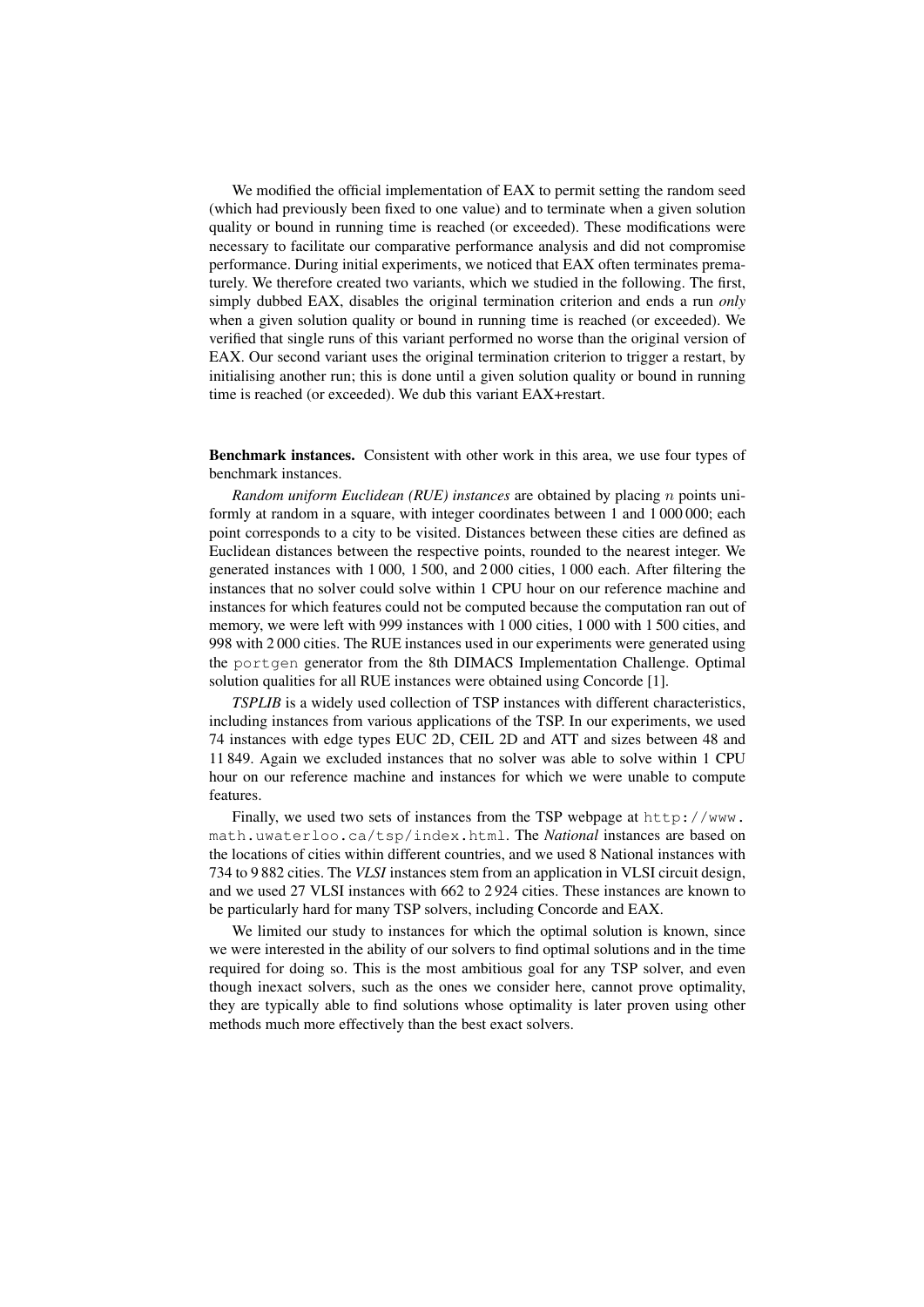Automated algorithm selection. The per-instance algorithm selection problem [16] involves selecting from a set of candidate algorithms the one expected to perform best on a given problem instance. It is relevant where algorithm portfolios [3, 5] are employed – instead of tackling a set of problem instances with just a single solver, a set of them is used with the best being selected for each instance.

Algorithm selection systems build performance models of the algorithms or the portfolio they are contained in to forecast which algorithm to use in a particular context. Usually, these models are induced using machine learning. Using the model predictions, one or more algorithms from the portfolio are selected to be run sequentially or in parallel.

Here, we consider the case where exactly one algorithm is selected for solving the problem. One of the most prominent and successful systems that employs this approach is SATzilla [20], which defined the state of the art in SAT solving for a number of years. Since then, additional algorithm selection systems have been developed and proved their worth in the annual SAT competition (e.g. CSHC [10], which has also been applied to MaxSAT). Other successful application areas have been constraint solving [14], continuous black-box optimization [2, 11], mixed integer programming [21], and AI planning [18].

The interested reader is referred to a recent survey [8] for additional information on algorithm selection.

Construction and evaluation of algorithm selectors. In the following, we use the LLAMA algorithm selection toolkit [7], version 0.7.2, to build algorithm selectors for the TSP and consider a range of different approaches to algorithm selection used in the literature. We build models that treat algorithm selection as a classification problem and predict the algorithm to use. We furthermore build models that use regression to predict the performance of the individual algorithms in the portfolio separately and choose the algorithm with the best predicted performance. Finally, we consider models that, for each pair of algorithms, use regression to predict the performance difference between them. The solver with the largest performance improvement over all other algorithms is chosen.

In addition to a range of algorithm selection models, we also consider a range of different machine learning techniques. For classification, we use C4.5 decision trees (J48), random forests (RF), and recursive partitioning trees (RPART). For regression, we consider random forests (RF), support vector machines (KSVM), and multivariate adaptive regression spline (MARS) models. All machine learning models were used with their default parameters.

We generally consider the portfolio that contains all four solvers – LKH and EAX as well as their respective restart variants. From our original set of instances, we selected all that at least one of these solvers was able to find the optimal solution for within the specified cutoff time. We also filter instances for which we were unable to compute feature values because the computation ran out of memory or unsupported constructs in the input. This leaves us with a total of 3 106 instances.

We use 10-fold cross-validation to determine the performance of the algorithm selection models. The entire set of instances was randomly partitioned into 10 subsets of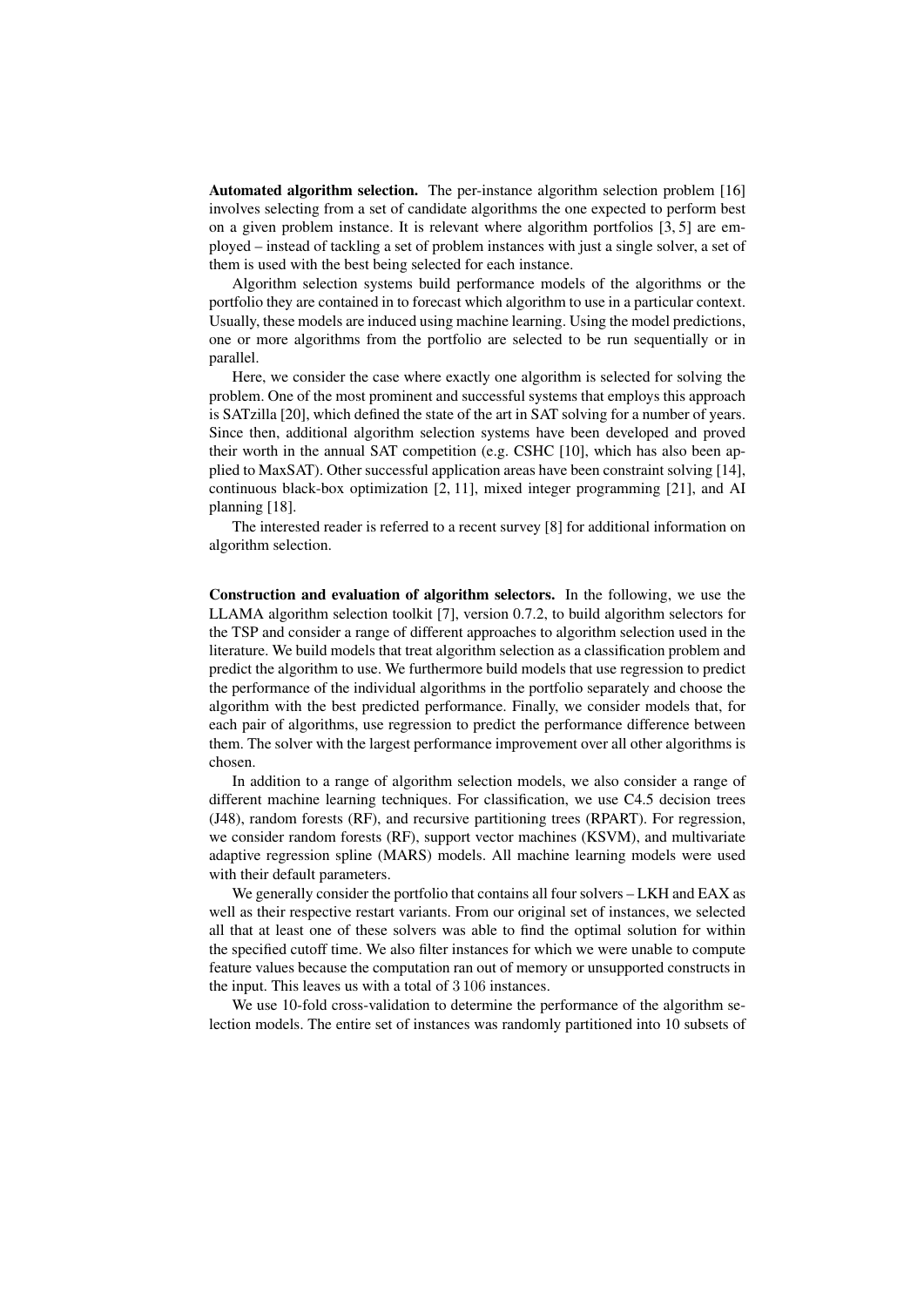approximately equal size. Of the 10 subsets, 9 were combined to form the training set for the algorithm selection models, which were evaluated on the remaining subset. This process was repeated 10 times for all possible combinations of training and test sets. At the end of this process, each problem instance in the original set was used exactly once to evaluate the performance of the algorithm selection models.

Execution environment and performance measurement. All experiments were run on 24-core 2.5 GHz Intel XEON machines with 64 GB of RAM running CentOS 6.4 64 Bit. We measured execution times using the time command and limited the CPU time of solvers with the runsolver tool [17] where necessary. We set the cutoff time to 3 600 CPU seconds. We ran each solver 10 times on an instance with different random seeds and took the median of the results.

The mean PAR10 score over all instances is 2 062*.*145 for LKH, 422*.*477 for LKH+ restart, 11 462*.*98 for EAX, and 104*.*014 for EAX+restart. The PAR10 score is the penalized average runtime. That is, if the solver chosen for the respective instance was able to solve it within the cutoff time of 1 hour, the actual runtime is the score. Otherwise, we penalise the solver by multiplying the cutoff time by a factor of 10.

# 3 Potential for Portfolios

Figure 1 shows scatter plots of the CPU times on our benchmark sets of TSP instances for the four inexact TSP solvers we considered in our study. It is obvious that there is substantial potential for algorithm selection – the solvers show very different behaviour on different sets of instances. There are many instances with large performance differences; in particular, many instances are easily handled by one solver, while the other times out after an hour.

The RUE instances (triangles), which comprise the vast majority of our instance set, are clustered in the centers of the plots – most of them can be solved by all solvers, and often there are only small performance differences. Nevertheless, there are a few instances that at least one of the solvers cannot solve within the time limit of 1 CPU hour.

The TSPLib instances are more varied. While most of them are easily solvable within a few seconds by all solvers, a few are very hard for one solver, but easily solvable by another. The VLSI and National instances are in between very easy and very hard.

The left hand side of Figure 1 shows that there is a large set of instances that EAX is unable to solve within the time limit. However, the right hand side, which compares the restart variants of the solvers, shows that EAX+restart is able to solve the vast majority of these instances within the time limit. This suggests that EAX+restart effectively improves over plain EAX; further analysis of the performance correlation between the two variants indicates potential for automated selection between those. Similar observations apply to LKH *vs* LKH+restart.

While in general solving times tend to increase with instances size, the solver behaviour is not completely consistent with the size of the problem instances. For example, there is a large number of relatively small instances on which EAX times out after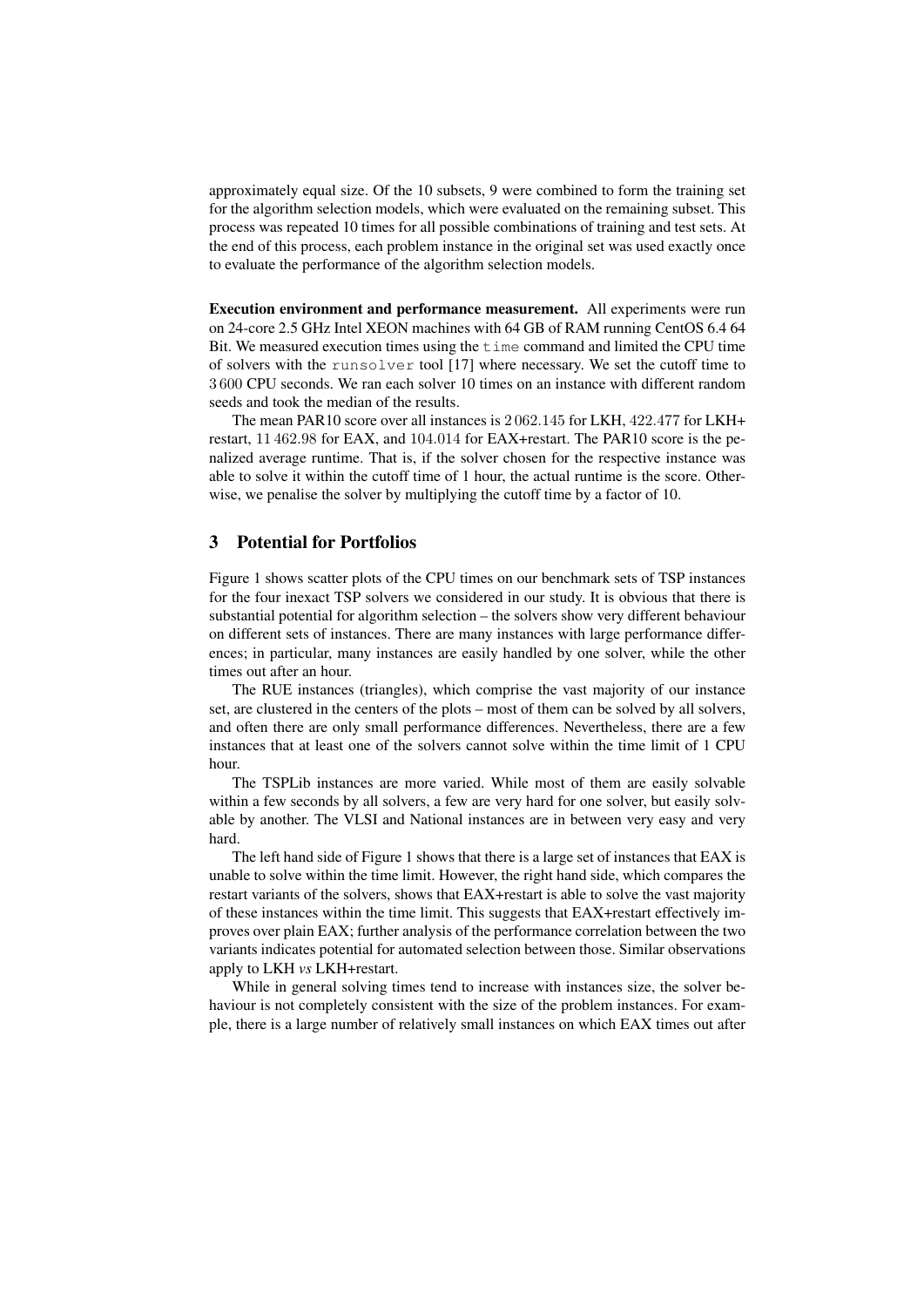

Fig. 1. Performance differences for EAX and LKH (left) and the respective restart variants (right). Each point represents a problem instance. The axes show the CPU time consumed by the respective solver as the median over 10 runs on a log scale. Both solvers exhibit the same performance for points on the diagonal line. The points at the top and right of the plots represent instances on which one of the solvers timed out, the instances in the top right corner could not be solved by either of the solvers.

an hour. Similarly, there are small instances where LKH exhibits the same behaviour. This suggests, consistent with earlier work on performance modelling of TSP solver performance (e.g. [6]) that more information is required to forecast solver behaviour.

### 4 Building Algorithm Selectors using Features from the Literature

There are several approaches in the literature that attempt to characterise TSP instances by computing features. We focus on the two presented in  $[12]$ <sup>5</sup> and  $[6]$ <sup>6</sup>, as they comprise a large set of syntactic and dynamic features and consider them in isolation as well as combined with each other. As mentioned above, the cost of computing the feature values can play a major part in the success of an algorithm selection system. We therefore split the feature set described in [6] further into relatively cheap features and the full set of features that in addition comprises more expensive characteristics and ones that are computed through probing.

We denote the feature set described in [12] **TSPmeta** and the one from [6] **UBC**. Based on these, we use the following four sets of features in our experiments.

- UBC (cheap) The feature set from [6] without the more expensive features, in particular, the local search, branch and cut, and clustering distance features (13 features). The mean time of computing this set of features was 0.975 seconds per instance, with the median at 0.97 seconds (standard deviation 0.423).
- UBC The full feature set from [6] (50 features). The mean time of computing this set of features was 20.71 seconds per instance, with the median at 16.47 seconds (standard deviation 46.355).

<sup>6</sup> http://www.cs.ubc.ca/labs/beta/Projects/EPMs/TSP\_features\_ UBC2012.tar.gz

<sup>5</sup> http://cran.r-project.org/web/packages/tspmeta/index.html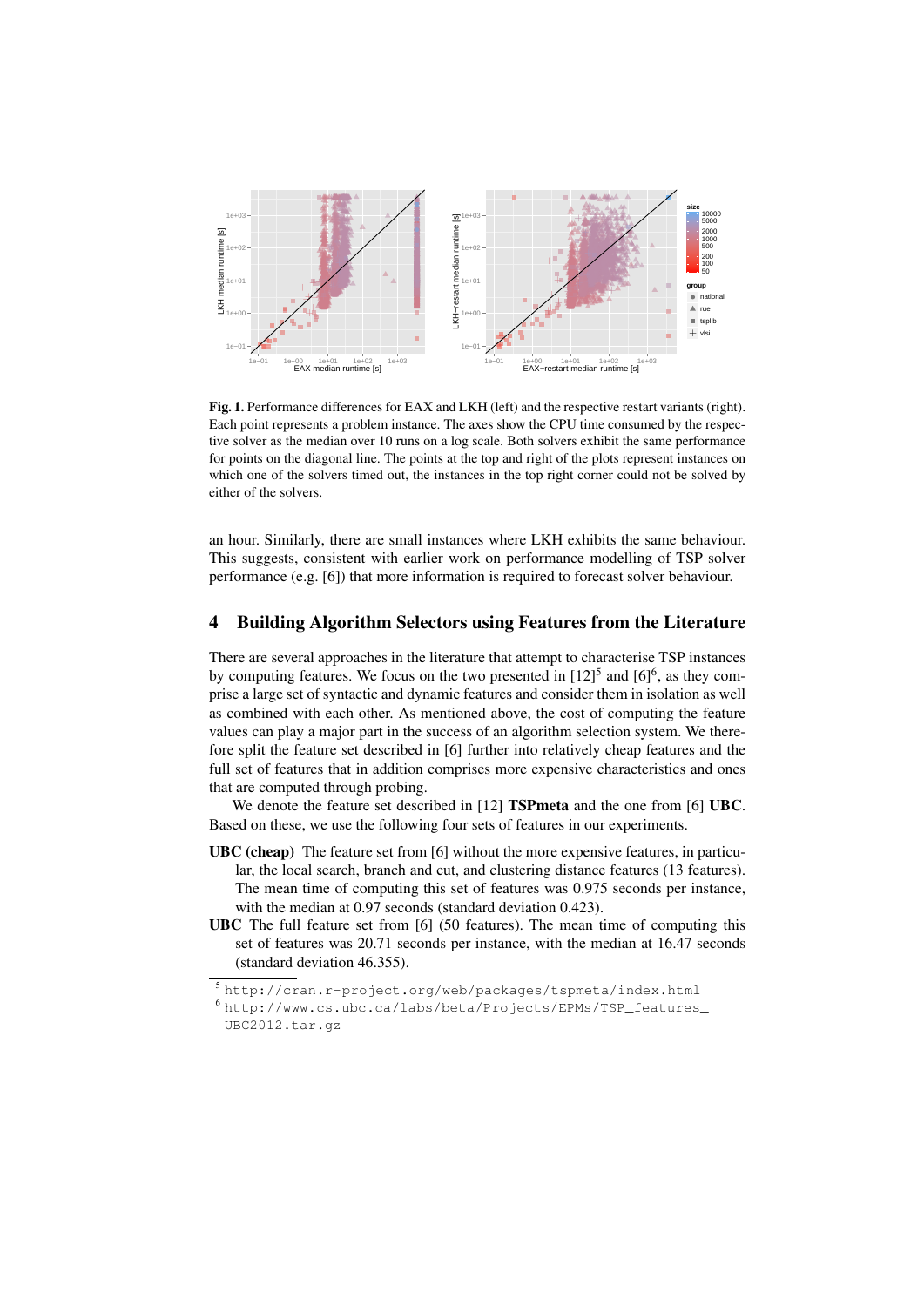|                             |              | UBC (cheap) | <b>UBC</b> | <b>TSPmeta</b>    | $UBC \cup TSPmeta$ |
|-----------------------------|--------------|-------------|------------|-------------------|--------------------|
| virtual best<br>single best |              |             |            | 18.521<br>104.014 |                    |
| classification              | J48          | 3077.424    | 3725.066   | 3773.809          | 3542.362           |
|                             | RF           | 2676.616    | 2176.886   | 2312.164          | 2252.694           |
|                             | <b>RPART</b> | 1931.505    | 1580.833   | 1628.554          | 1612.98            |
| regression                  | RF           | 119.964     | 126.398    | 151.198           | 158.14             |
|                             | <b>MARS</b>  | 95.876      | 223.232    | 204.229           | 204.974            |
|                             | <b>KSVM</b>  | 295.762     | 911.488    | 3906.038          | 2140.112           |
| regression pairs            | RF           | 144.482     | 139.348    | 151.503           | 170.332            |
|                             | <b>MARS</b>  | 95.076      | 138.866    | 208.207           | 205.855            |
|                             | <b>KSVM</b>  | 345.475     | 850.063    | 1733.452          | 1948.489           |

Table 1. Summary of algorithm selector results using sets of features from the literature. The numbers represent mean PAR10 scores, *including the cost of feature computation*, over the entire set of instances and rounded to three digits. We show the scores for the virtual best and single best solver for comparison. The scores for the models that are better than the single best algorithm are shown in bold face.

- TSPmeta The full feature set from [12] (64 features). The mean time of computing this set of features was 33.61 seconds per instance, with the median at 28.51 seconds (standard deviation 39.469).
- UBC ∪ TSPmeta The union of UBC and TSPmeta (114 features). Some of the features in the constituent sets contain the same information.

An additional set of features based on *k*-nearest neighbour analysis has been introduced very recently in [15]. These features will be included in future studies.

#### 4.1 Results

The results we achieve with the feature sets described above are detailed in Table 1 (we report PAR10 scores over the union of our four benchmark sets).

We are able to improve upon running the single best solver (EAX+restart) only in two cases overall. All other selectors are (sometimes much) worse than simply choosing the single best solver statically. In particular, the classification-based models exhibit very bad performance. The regression-based models perform much better, in particular, the random forest and MARS models.

To what extent these results are caused by the cost of computing the features becomes clear when examining the results that ignore this cost, presented in Table 2. While the differences for the classification-based models are relatively small, there are major changes for the random forest and MARS regression models.

The cost of computing the probing features can be substantial; this can be seen, e.g., when comparing the performance of the random forest regression model with the TSPmeta feature set without costs (118.565) with the performance including the overhead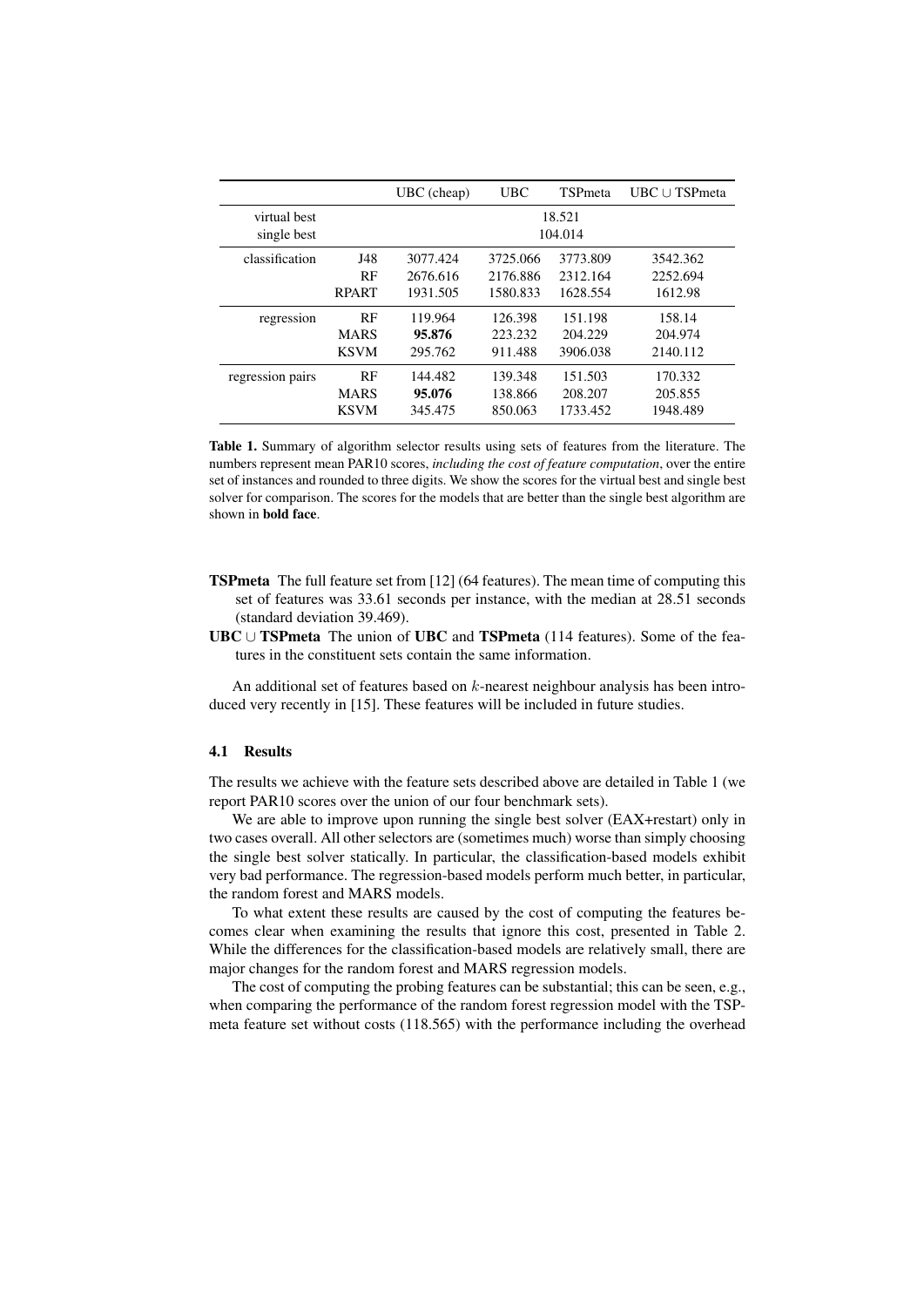|                             |              | $UBC$ (cheap)     | <b>UBC</b> | <b>TSPmeta</b> | $UBC \cup TSPmeta$ |
|-----------------------------|--------------|-------------------|------------|----------------|--------------------|
| virtual best<br>single best |              | 18.521<br>104.014 |            |                |                    |
| classification              | J48          | 3076.546          | 3696.603   | 3734.9         | 3495.625           |
|                             | RF           | 2675.727          | 2148.116   | 2271.907       | 2194.633           |
|                             | <b>RPART</b> | 1930.594          | 1551.948   | 1597.611       | 1553.285           |
| regression                  | RF           | 118.998           | 106.404    | 118.565        | 105.995            |
|                             | <b>MARS</b>  | 94.907            | 192.358    | 171.744        | 152.899            |
|                             | <b>KSVM</b>  | 294.803           | 892.429    | 3867.598       | 2069.934           |
| regression pairs            | RF           | 143.519           | 119.858    | 118.87         | 118.187            |
|                             | <b>MARS</b>  | 94.104            | 107.925    | 175.715        | 154                |
|                             | <b>KSVM</b>  | 344.517           | 831.006    | 1702.978       | 1877.953           |

Table 2. Summary of algorithm selector results using features from the literature. The numbers represent PAR10 scores over the entire set of instances *without taking the cost for feature computation* into account and rounded to three digits. We show the scores for the virtual best and single best solver for comparison. The scores for the models that are better than the single best algorithm are shown in bold face.

(151.198). The average cost of computing this feature set is almost twice as large as the average PAR10 score of the virtual best solver.

Figure 2 (right) shows the performance of the best overall model, MARS regression on pairs of solvers trained using the UBC (cheap) feature set, compared to the single best solver. There is a large number of instances where the solver the selector chooses is better than the single best (points below the diagonal); in particular, there are 3 instances where the single best solver times out (right margin of plot), while the selector chooses a solver that does not. There are, however, a significant number of instances where the choice made by the selector is incorrect, and EAX+restart exhibits better performance than the chosen solver. In particular, there are two instances that are easy for the single best solver, while the solver chosen by the selector times out (top margin of plot). Unsurprisingly, as can be seen when comparing the left and right plots in Figure 2, the cost of feature computation mainly affects selector performance on easy instances.

Additionally, we performed forward feature selection, where we start with an empty set and repeatedly add the feature that gives most additional information, based on entropy and correlation on the full feature set UBC *∪* TSPmeta to determine the features that are most important for determining the solver to run. No cost-sensitive feature selection strategy was applied (we plan to improve on this approach in future work). The resulting set included eight features from [6] (the mean and standard deviation cluster distances, the average tour cost from the construction heuristic, the skew of the probability of edges in local minima, the time required for the local search probing feature computation, the maximum depth, the median and standard deviation of the distances of the minimum spanning tree) and one from [12] (the fraction of nodes on the convex hull).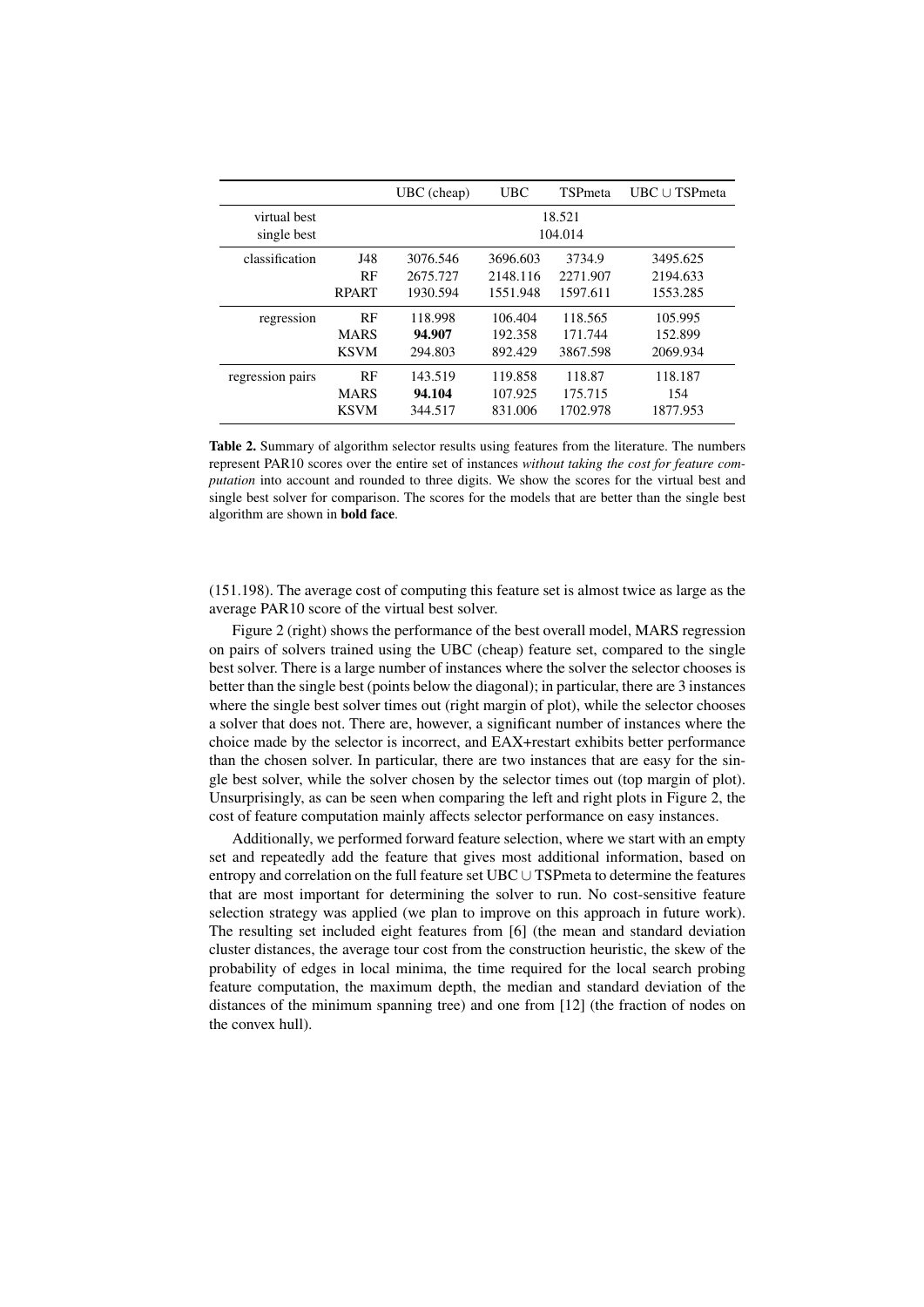

Fig. 2. Algorithm selector performance for the best model trained with features from the literature without and with taking feature costs into account (left and right plot, respectively) – in both cases, the best model was MARS regression on pairs of solvers with the UBC (cheap) feature set. The *x*-axis shows the log PAR10 score of the single best solver, the *y*-axis the log PAR10 score of the selector. Each point represents a TSP instance. Points on the diagonal indicate that the selector chose the single best solver, below the diagonal that the selector chose a better solver than the single best.

We also performed feature selection on the features used by the best overall model, MARS on pairs of solvers with the UBC (cheap) feature set. Just a single feature was chosen, the average length of the minimum spanning tree.

While feature selection was able to improve the performance slightly in some cases, selectors trained on the reduced feature set showed worse performance in other cases. There is significant overlap in the type of features computed in the UBC and TSPmeta feature sets, which may explain the inconsistent results we achieved with feature selection. All results reported in this paper are without feature selection, as feature selection does not significantly and consistently improve the results and increases the conceptual complexity of selector construction.

#### 5 Building Algorithm Selectors using EAX Probing Features

In the previous sections, we have shown that there are significant complementarities in performance between the four solvers we consider and therefore significant potential for algorithm selection to improve the current state of the art in TSP solving. Using features described in the literature, we can already achieve a significant performance improvement over the single best solver on our set of instances. In this section, we investigate whether we can improve on this by using a different, novel set of features.

As explained earlier, there is a trade-off between the cost of computing the features characterising a TSP instance and the information obtained through them. In particular, computing the features that cannot be determined directly from the description of the instance itself is expensive, but does help learn better algorithm selection models.

In this section, we propose a new set of features that allows us to investigate the trade-off of cost of feature computation vs. information in a much more fine-grained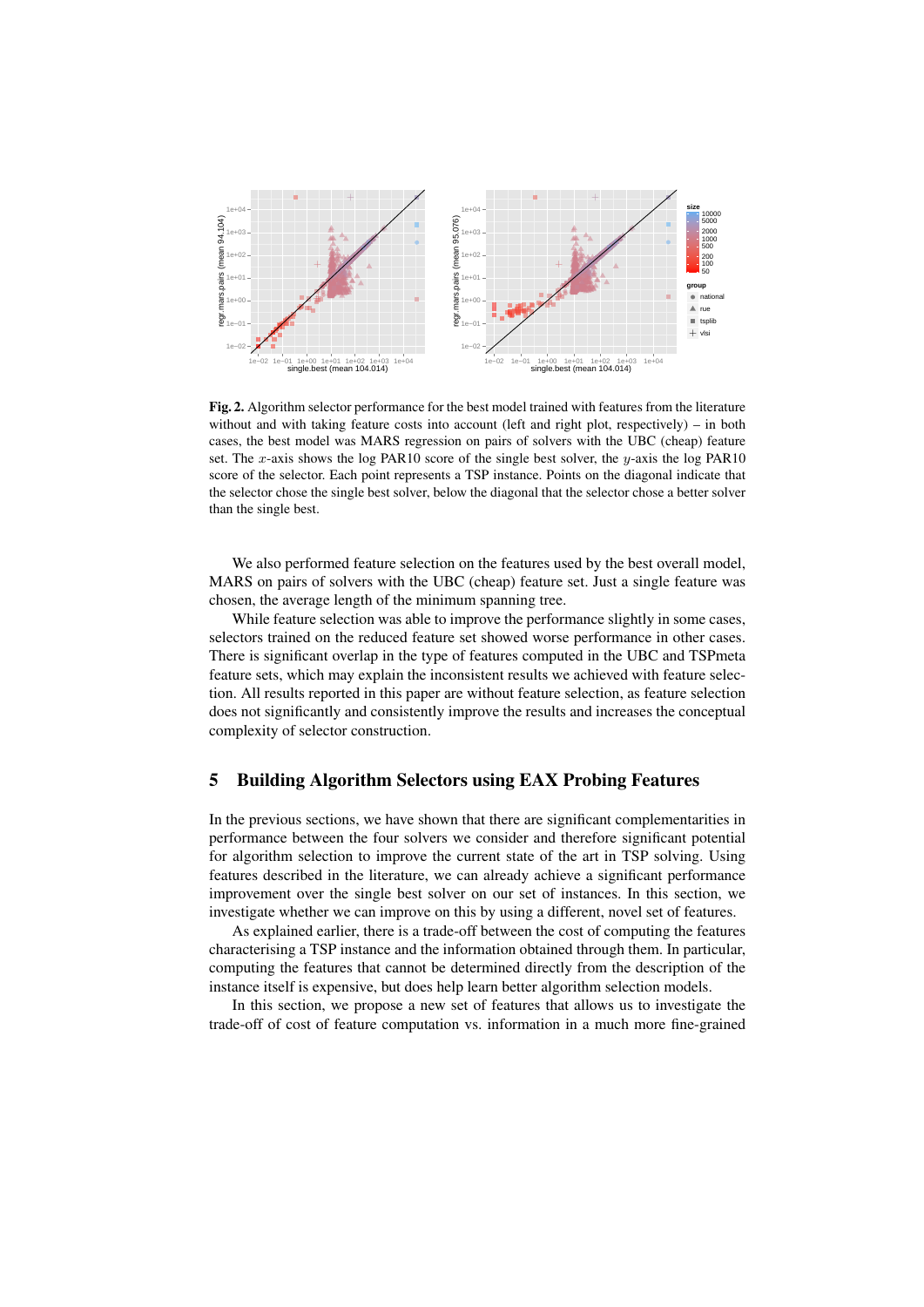and principled manner. We harness one of the solvers from our portfolio and analyse its progress when run for a small amount of time. We can control the amount of time directly – the longer the solver is run, the more information we get, but the more expensive the feature computation becomes. This information is then used to derive novel features.

Our single best solver, EAX+restart, provides the user with a trace of its execution as it progresses through the different generations. For each generation, the evolutionary algorithm outputs the best and average tour length found over the individuals of the current population. This gives an indication of how the solver progresses. By comparing the tour lengths of successive generations to the initial one, we get information on how quickly the solver is able to improve on initial solutions.

We consider the information obtained during the first *n* generations. Each best and average tour length is normalised by the best and average tour lengths of the initial population to obtain the improvement over these. We compute the minimum, maximum, mean, and median of both best and average improvements over the *n* generations. As the solving trajectory varies between different executions, we compute the median values of these numbers over *m* runs of EAX+restart with different random seeds.

This feature computation can be seen as a pre-solving step, during which we are running the actual algorithm used to find a solution. If the solver finds the solution during the first *n* generations, no further work needs to be done. Presolving is an effective means of quickly solving easy instances without incurring the overhead of feature computation costs. It is used with great success in the SATzilla system [20] for example.

#### 5.1 Determining the Number of Generations and Probing Runs

We first investigated the impact of the parameters *n* and *m* on selector performance. The results of these preliminary experiments were somewhat inconclusive, but led us to choose  $n = 10$  generations and  $m = 1$  algorithm run for computing our probing features. This keeps the cost of feature computation low, while still providing us with valuable information that can be used effectively to decide which solver to use.

The results vary not only with *n* and *m*, but also between different probing runs. As our probing algorithm is stochastic, we obtain different feature values for different random seeds. The resulting performance differences can be quite high, especially for easy instances that are solved almost instantaneously if the solver starts its search process with a good set of initial tours. This means that not only the computed feature values, but also the cost of feature computation is different for different runs. This introduces additional stochasticity and noise into our evaluation.

We therefore average feature costs and values over 10 independent algorithm runs with different random seeds, and the results reported below are averages over those runs. In each of these runs, we extract the features as described above and build and evaluate the models. Averaging the results in this manner makes our conclusions statistically more robust.

The mean cost of computing this set of features (mean over all instances that are not solved during feature computation, and median over 10 independent runs per instance) is 2.811 seconds, and the mean number of presolved instances over all independent runs is 26.6, all from TSPLIB.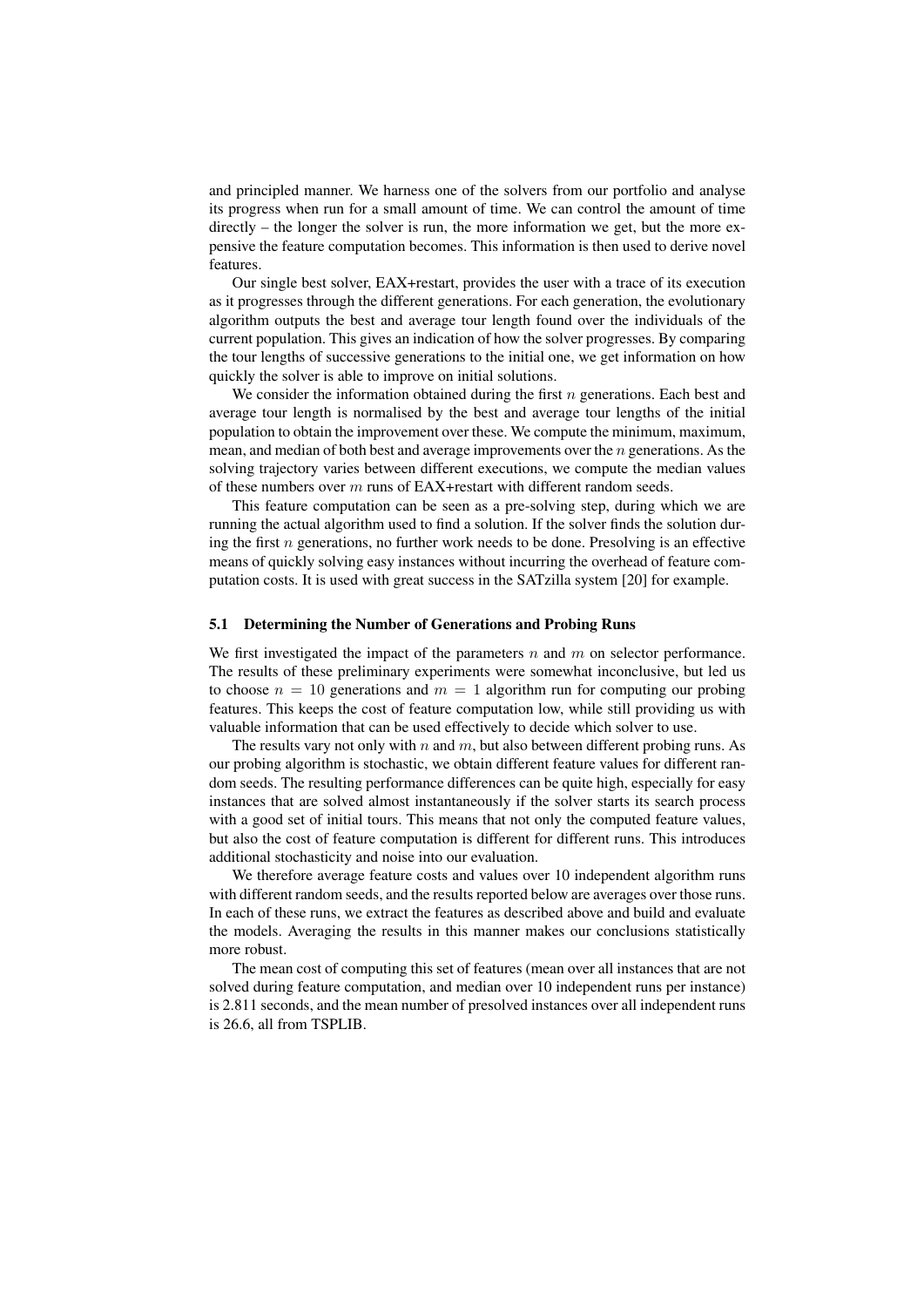#### 5.2 Results

In the subsequent evaluation, we focus on the approaches that we have identified as the most promising in the previous experiments, namely random forest and MARS models for regression and regression on pairs of algorithms. Table 3 shows the results we were able to achieve with selectors using only our new features. The overall best model is random forest regression and achieves better performance than the single best solver on average.

We note that the performance of the virtual best solver is very slightly worse than that observed in our experiments from Section 4, although the difference is less than the three significant digits we round to. This happens, because for the instances that are solved during feature computation, we take the runtime of the solver used to compute those features, even though a different solver may be faster.

The selector performance obtained using our new models is worse than the single best solver when taking into account the full cost of feature computation; however, because of the nature of our new probing features, this is not necessary: If the solver used for the feature computation is chosen as the solver to be run on the given TSP instance, the features are obtained at no additional cost, by simply continuing the probing run. The performance results for this 'accelerated' feature computation are shown in the third column of Table 3.

On average over all probing runs with different random seeds, the selectors trained using the new features perform worse than the selectors trained using features from the literature. However, there are clear indications for potential to obtain much better performance. In Table 3, we report, in parentheses, the first quartiles of the distributions of mean PAR10 scores over the 10 independent runs per TSP instance. According to these results, the MARS models for pairs of solvers, using our new probing features, can yield better performance than any of the models we have studied previously, using instance features from the literature.

The performance variation between the 10 independent runs underlying the results in Table 3 is quite high, considering the relatively small difference in performance to the single best algorithm; for our accelerated random forest models and our accelerated MARS models for pairs of solvers, we observe standard deviations of 21.767 and 28.085, respectively. The best performance achieved over the 10 independent runs is up to *≈*30% better than that of the single best solver. While these results indicate the potential inherent in our new probing features, statistically robust ways to exploit this potential will be investigated in future work.

Figure 3 illustrates the performance of our new algorithm selectors, based on EAX probing features, in more detail. In contrast to the situation when using features from the literature, illustrated in Figure 2, we are now able to match the performance of the single best solver for the vast majority of easy instances. This is in part due to the fact that the very easy instances are now solved during feature computation. Furthermore, there are no more cases where our selector chooses a solver that times out while the single best solver does not. On the contrary, there are three instances where the single best solver times out, but our selector chooses a solver that does not. This fact further illustrates the potential of our new probing features, which enable us to make better predictions, especially in extreme cases, where incorrect decisions are particularly detrimental.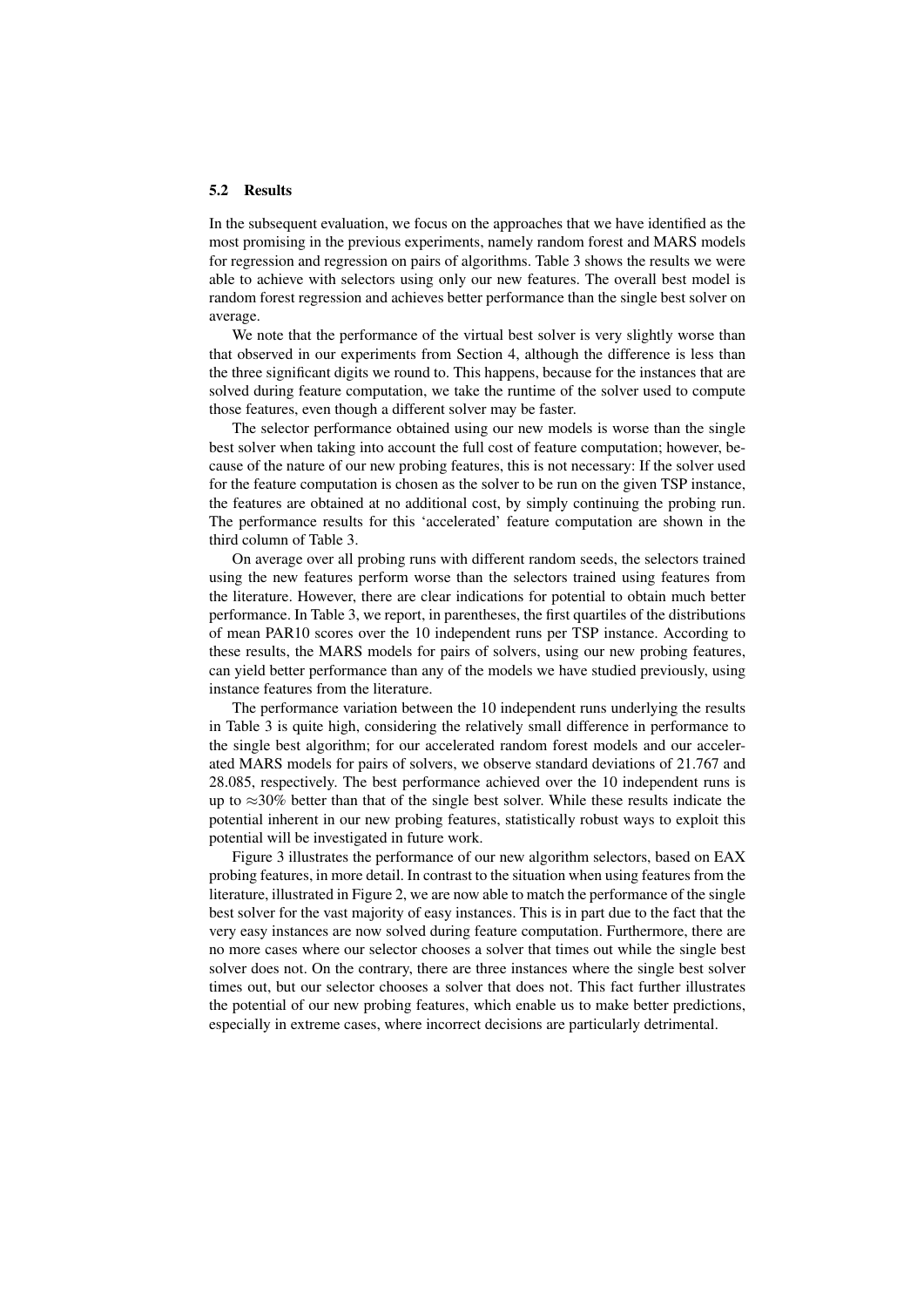|                             |             | without costs     | with costs        | accelerated       |
|-----------------------------|-------------|-------------------|-------------------|-------------------|
| virtual best<br>single best |             |                   | 18.521<br>104.014 |                   |
| regression                  | RF          | 103.415 (95.041)  | 106.238 (97.859)  | 103.833 (95.461)  |
|                             | <b>MARS</b> | 126.204 (116.929) | 129.017 (119.733) | 126.529 (117.235) |
| regression pairs            | RF          | 128.739 (119.761) | 131.561 (122.584) | 129.282 (120.273) |
|                             | <b>MARS</b> | 107.13 (85.909)   | 109.949 (88.735)  | 107.506 (86.303)  |

Table 3. Summary of algorithm selector results using our new EAX probing features. The numbers represent the mean of the mean PAR10 scores over the entire set of instances (including the ones solved during feature computation) and 10 independent runs per instance, rounded to three digits. The numbers in parentheses represent the first quartiles over ten independent runs. The 'accelerated' column denotes the average PAR10 score where the cost of computing the features was added only if the chosen solver was different from the one used for computing those features. We show the scores for the virtual best and single best solver for comparison. The scores for the models that are better than the single best algorithm are shown in bold face.

When comparing the left- and right-hand plots in Figure 3, we see the impact of the feature computation costs. There is no difference in the top and right-hand parts of the plots, as the instances in these areas take longer to solve, and the time for feature computation is insignificant. In the centre part, however, a small shift of points towards the top of the plot can be observed – there is no shift to the right, as the single best solver can be determined statically and does not require features. Easy instances are not affected as much, as the solver used to compute the probing features is also chosen as the solver to continue solving.

Since our use of EAX probing features effectively combines feature computation with presolving, we see considerable benefits over other algorithm selection approaches for relatively easy instances. With further optimised feature computation and presolving strategies, it should be possible for the selector to focus on improving performance on difficult instances and thus to obtain additional overall performance improvements.

#### 5.3 Combining with Features from the Literature

As we have seen above, our new features have the potential to give rise to better selectors than those obtained by using only features from the literature. For our final set of experiments, we combined the feature sets from the literature with our new EAX probing features to assess whether this could result in even better selectors.

Table 4 shows the performance results for selectors using the combined set of features. Overall, when accounting for the cost of determining the features, performance is worse than for the individual sets in isolation. This is mostly caused by the high cost of feature computation. However, even when ignoring this cost, the selectors do not perform better than before. In particular, while the best selector achieved performance similar to the single best algorithm on average, it appears to be unable to capitalise on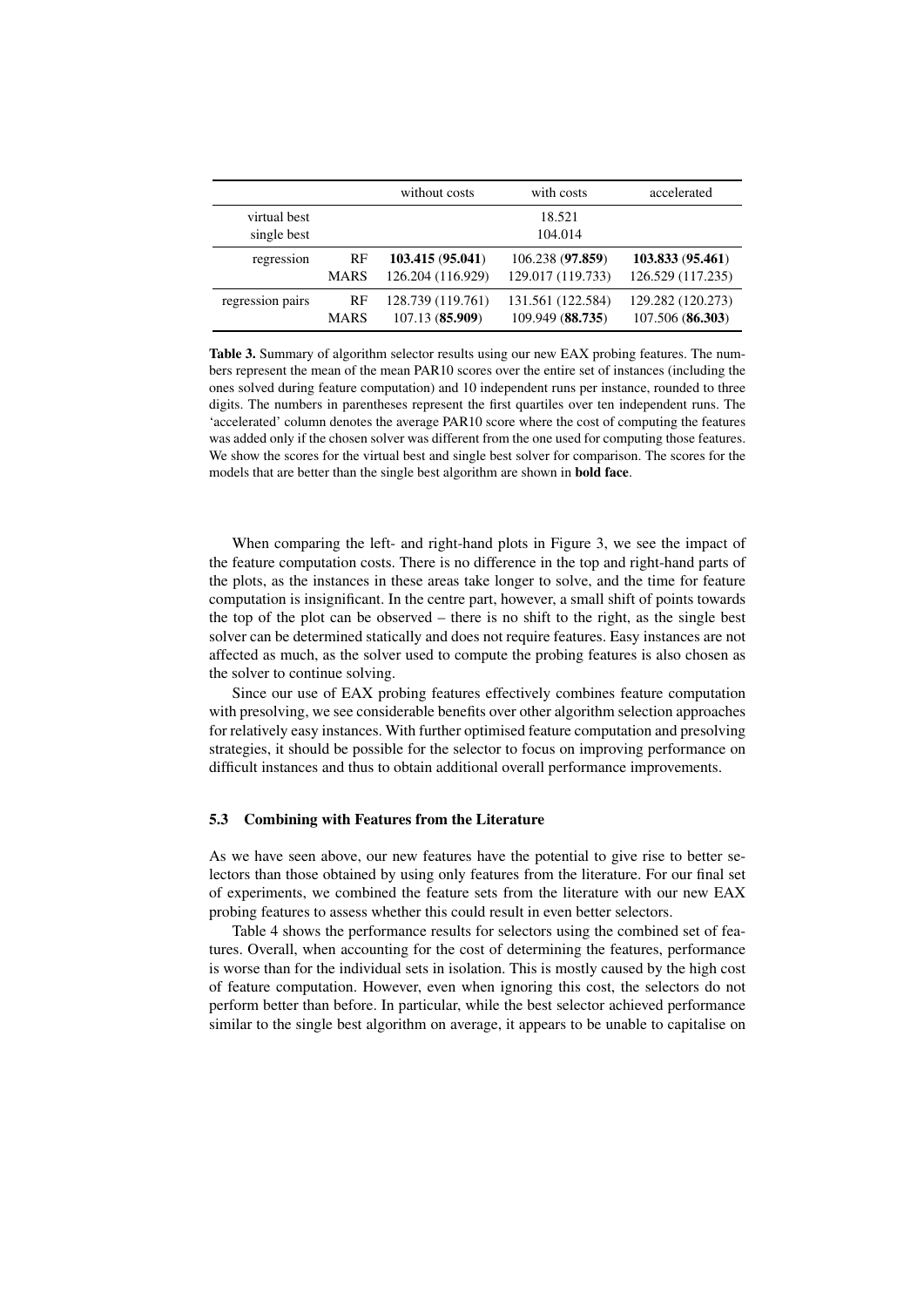

Fig. 3. Algorithm selector performance for the best model trained with the new EAX probing features, random forest regression, without (left) and with (right) feature cost, where in the latter case, the 'accelerated' feature computation method was used. The *x*- and *y*- axes show the log PAR10 scores of the single best solver and the selector, respectively. Each point represents one TSP instance. Points on the diagonal correspond to cases where the selector chooses the single best solver, and points below the diagonal to cases where the selector chooses a solver with even better performance for that instance.

the additional information contained in the larger feature set. We believe that the redundant information contained in the set of all features has a detrimental effect on selector performance.

### 6 Conclusions

The Travelling Salesman Problem is one of the most iconic NP-hard optimisation problems. It has been extensively studied over the years, and many approaches for solving it have been developed. Until recently, a single solver, LKH, has defined the state of the art for inexact TSP solving. With the recent introduction of a new state-of-the-art inexact TSP algorithm, EAX, this picture has changed.

In this work, we have extensively studied the empirical performance of LKH, EAX, and improved variants of these base solvers on a large set of TSP instances ranging from trivial to hard. We have demonstrated the huge potential for algorithm selection in this context. We then successfully applied algorithm selection techniques to improve the state of the art in inexact TSP solving.

On the large set of instances we consider in this paper, we have computed features defined in the literature. We empirically investigated how informative these features are with respect to choosing the best solver for a specific instance. The initial results are very encouraging. Even with features that are relatively cheap to compute, we are able to build algorithm selection models that outperform the current state of the art – the single best solver over the entire set of instances, EAX+restart.

Motivated by this observation, we proposed a new set of features based on information gleaned from the execution trace of one of the solvers in our portfolio. Controlling the trade-off between the amount of information and the cost of computing it, we were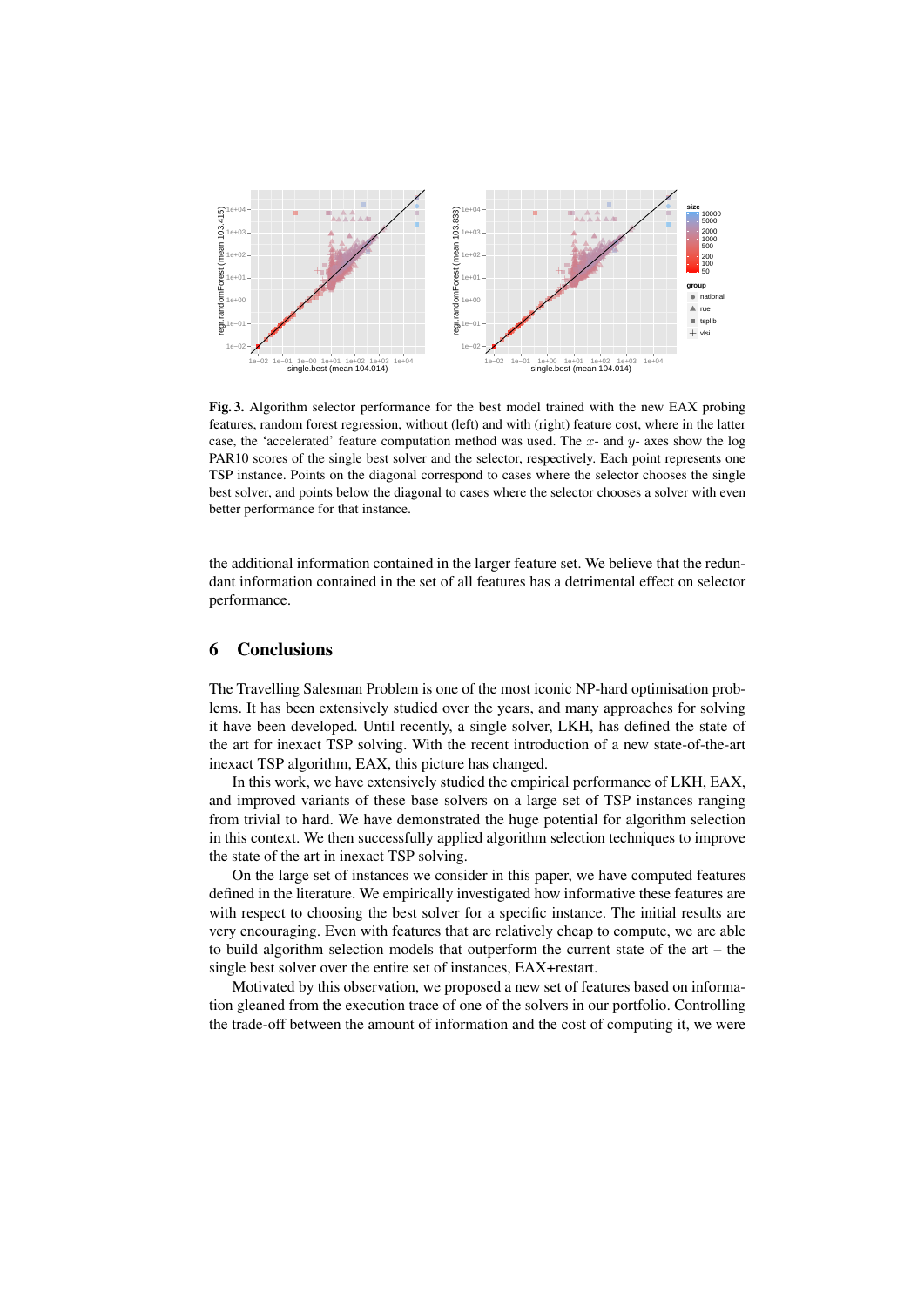|                             |                   | without costs     | with costs        | accelerated       |
|-----------------------------|-------------------|-------------------|-------------------|-------------------|
| virtual best<br>single best | 18.521<br>104.014 |                   |                   |                   |
| regression                  | RF                | 103.894 (95.928)  | 163.162 (161.727) | 160.761 (159.32)  |
|                             | <b>MARS</b>       | 216.892 (190.686) | 277.835 (260.146) | 275.732 (257.834) |
| regression pairs            | RF                | 125.729 (119.585) | 180.626 (174.478) | 178.291 (172.132) |
|                             | <b>MARS</b>       | 159.126 (145.451) | 221.648 (210.952) | 219.412 (208.644) |

Table 4. Summary of algorithm selector results using the combined set of all features from the literature and our own. The numbers represent the mean of the mean PAR10 scores over the entire set of instances (including the ones solved during feature computation) and all 10 random seeds rounded to three digits. The numbers in parentheses are the first quartiles over 10 independent runs. The 'accelerated' column denotes the average PAR10 score where the full cost of computing the features was added only if the chosen solver was different from the one used for computing those features. If the same solver was chosen, only the cost for the features not derived during the probing run was added. We show the scores for the virtual best and single best solver for comparison. The scores for the models that are better than the single best algorithm are shown in bold face.

able to show that the quality of the selector can improve significantly over selectors that use existing features. Our approach to feature computation combines the extraction of instance characteristics with presolving, which has the additional benefit that trivial instances are solved during this phase and the selector does not have to consider them.

In future work, we will further investigate our new EAX probing features, with the goal of obtaining additional, statistically robust performance improvements. We will also endeavour to add additional features and investigate the impact of cost-sensitive feature selection methods.

Acknowledgements. We thank Thomas Stützle for letting us use the restart version of LKH 1.3 he implemented in the context of a different project and for helpful comments on earlier versions of this work. Holger Hoos acknowledges support from an NSERC Discovery Grant. Lars Kotthoff is supported by EU FP7 FET project 284715 (ICON). Pascal Kerschke and Heike Trautmann acknowledge support from the European Center of Information Systems (ERCIS).

#### References

- 1. Applegate, D.L., Bixby, R.E., Chvatal, V., Cook, W.J.: The Traveling Salesman Problem: A Computational Study. Princeton University Press, Princeton, NJ, USA (2007)
- 2. Bischl, B., Mersmann, O., Trautmann, H., Preuss, M.: Algorithm selection based on exploratory landscape analysis and cost-sensitive learning. In: Proceedings of the 14th annual conference on Genetic and evolutionary computation. GECCO '12, ACM, New York, NY, USA (2012)
- 3. Gomes, C.P., Selman, B.: Algorithm portfolios. Artificial Intelligence 126(1-2), 43–62 (2001)